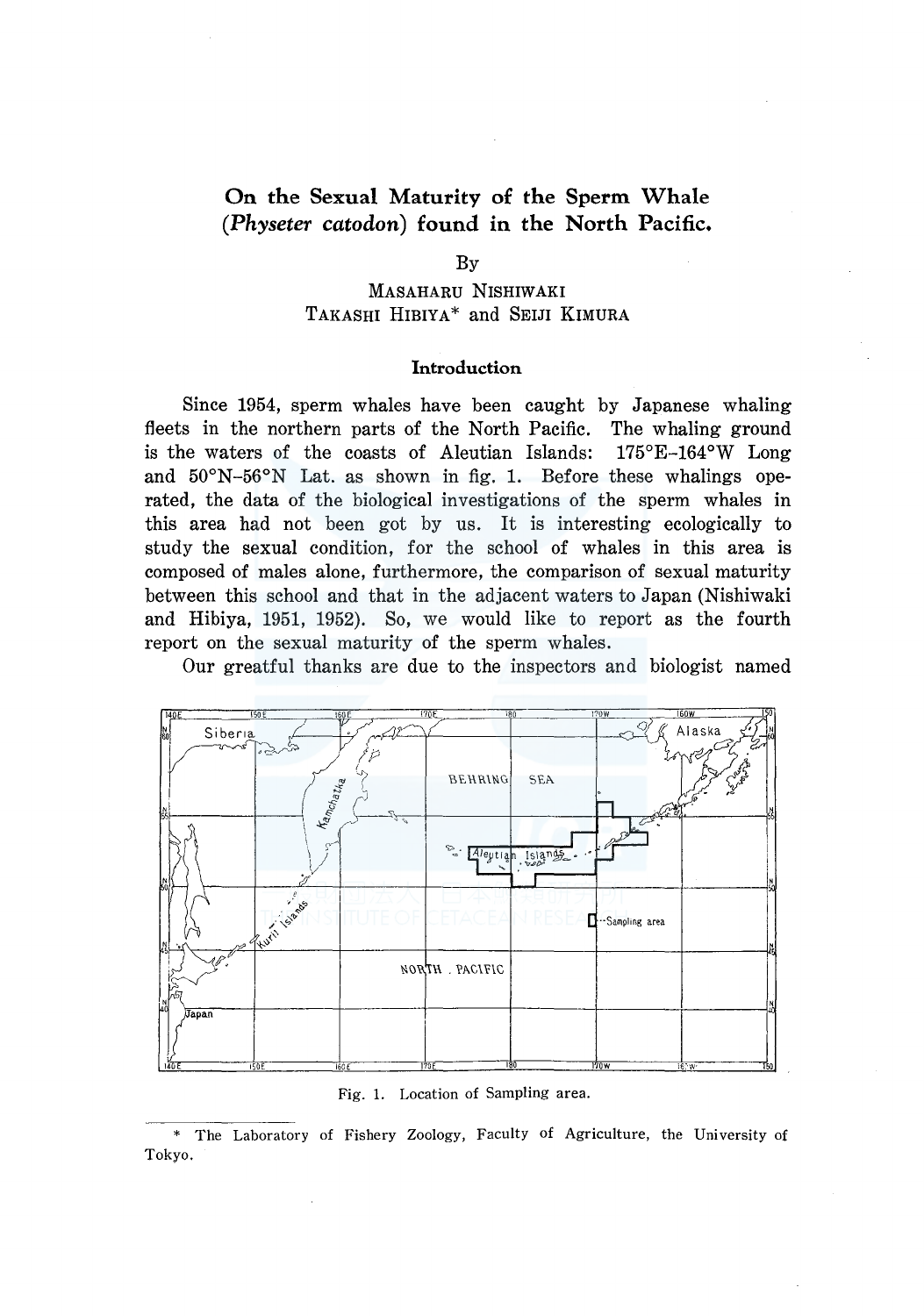below for their immense cooperation in collecting the material and data for this study.

Government Inspector: Mr. S. Nishimoto, Mr. T. Kawakami,

Mr. N. Ikeda, Mr. K. Iguchi.

Biologist: Mr. K. Fujino.

We wish also to express our thanks to Miss K. Ogura who rendered much assistance in the preparation of histological preparats.

#### Material and Method

The material for this study are 1060 male sperm whales which were caught and examined their testes in 1954 and 1955. And the histological examination was made on the 106 whales of them.

As the size limit of sperm whale is 38 feet by the case of factory ship whaling, the investigation was made on the individuals 38-57 feet in body length. In them, the samples for histological examination were collected more in small lengthed individuals than large ones (fig. 2), and in the same length relatively light testes were collected many (fig. 6). Therefore the samples were not collected at random.



Fig. 2. The ratio of samples to total whales caught in each body length.

The period of the investigation and sampling was from the latter part of May to the latter part of September.

As mentioned above, all the sperm whales caught in the area are males, and we could not investigate the female whales.

The method for the present study is the same as was used in the previous works (Nishiwaki and Hibiya, 1951, 1952).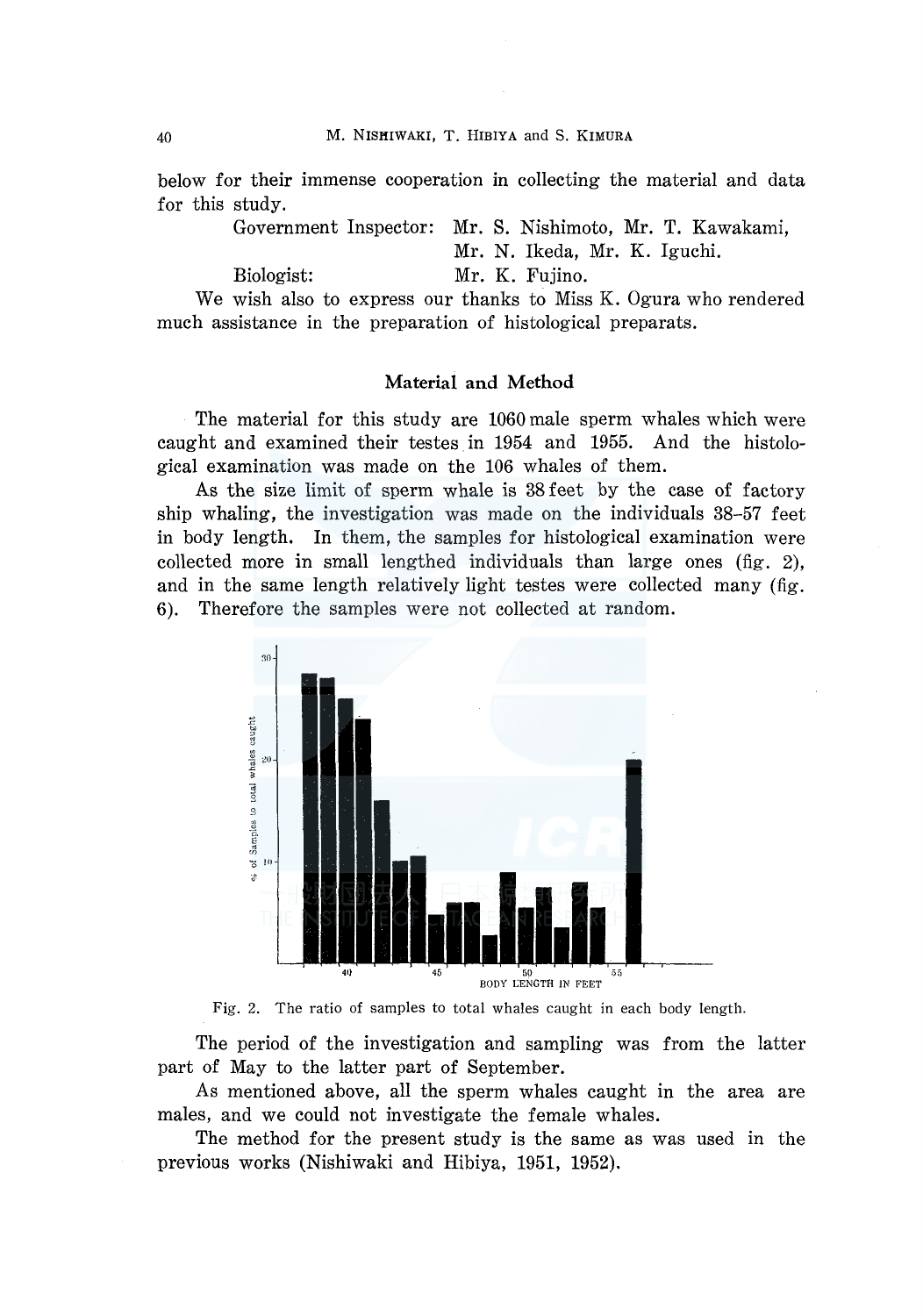#### Tests weight at spermatozoa formation

The lightest weight of testis measured was 0.7kg. and the heaviest was 13.5 kg. And, the lightest weight of sampled testes was 0.8 kg. and the heaviest was 8.7kg.

Based on the result of the microscopic examination, those testes in which spermatozoa were found are classified as mature and those in which no spermatozoa were found are classified as immature.

In all testes which were assumed to be mature judged by the condition of seminiferous tubules, spermatozoa were formed, excluded one case of which weight of testis was 1.0kg. In other testis (1.4kg.) of this individual spermatozoa were clearly found. And there were several testes which were mature in parts and were immature in other parts. These testes were found in those of relatively light weighted testes.





As shown in fig. 3, the heaviest weight of immature testis was 3.3 kg. but most immature testes were under 2.3 kg. The mature testes were found over 0.8 kg. There were 12 individuals of which one testis was mature but the other one was immature. In one case of them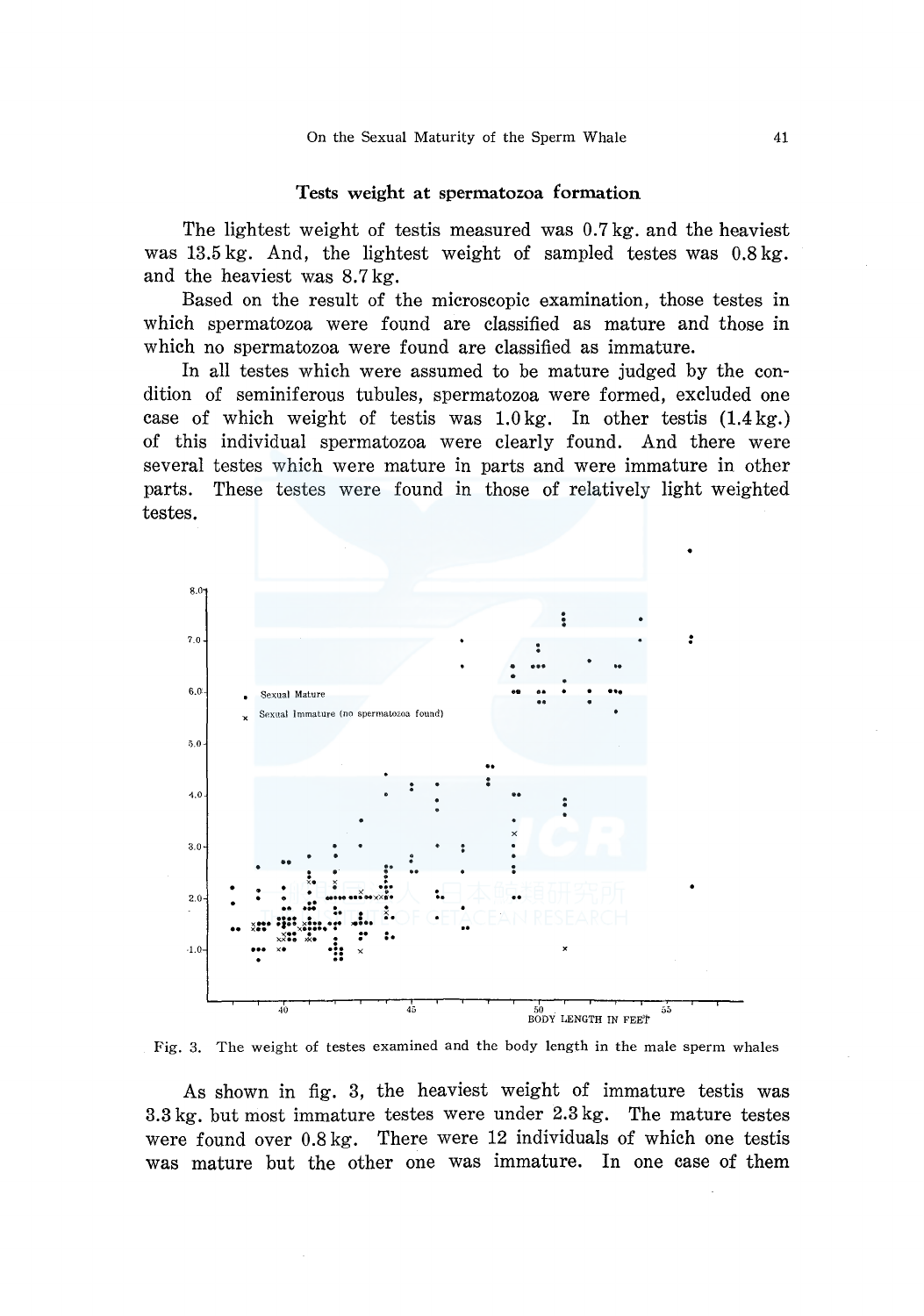the weights of the right and left testis differed markedly: the two testes weighed 3.8 kg. and 1.0 kg. But in most of them the two testes weighed very close or slightly different.



The result of histological determination of maturity was classified by 0.5 kg. testis weight classes (table 1). In fig. 4 is shown the percentage that mature testes occurred for each testis-weight. The graph indicates that 75 % of the testes are mature at the weight of 1.1 kg. Although it is not enough because we could not get the testes-weight class under 1.0 kg., we regard this figure as the average testis weight of the male sperm whale in the Aleutian waters at the attainment of sexual maturity.

## Body length at sexual maturity

We determined those whose both testes were histologically immature as sexually immature individual. The result of determination of maturity by the individuals sampled was classified by 1 foot body length classes. (table 2). The percentage of mature individuals for each body length is shown in fig. 5. As the smallest percentage of maturity is 85 % (in 39 feet), we consider that almost individuals are sexually mature over the 38 feet (limited size for whaling).

Therefore if 75 % mature body length is regarded as the body length at sexual maturity, that will be under 38 feet. As stated above, these material were not collected at random from each body length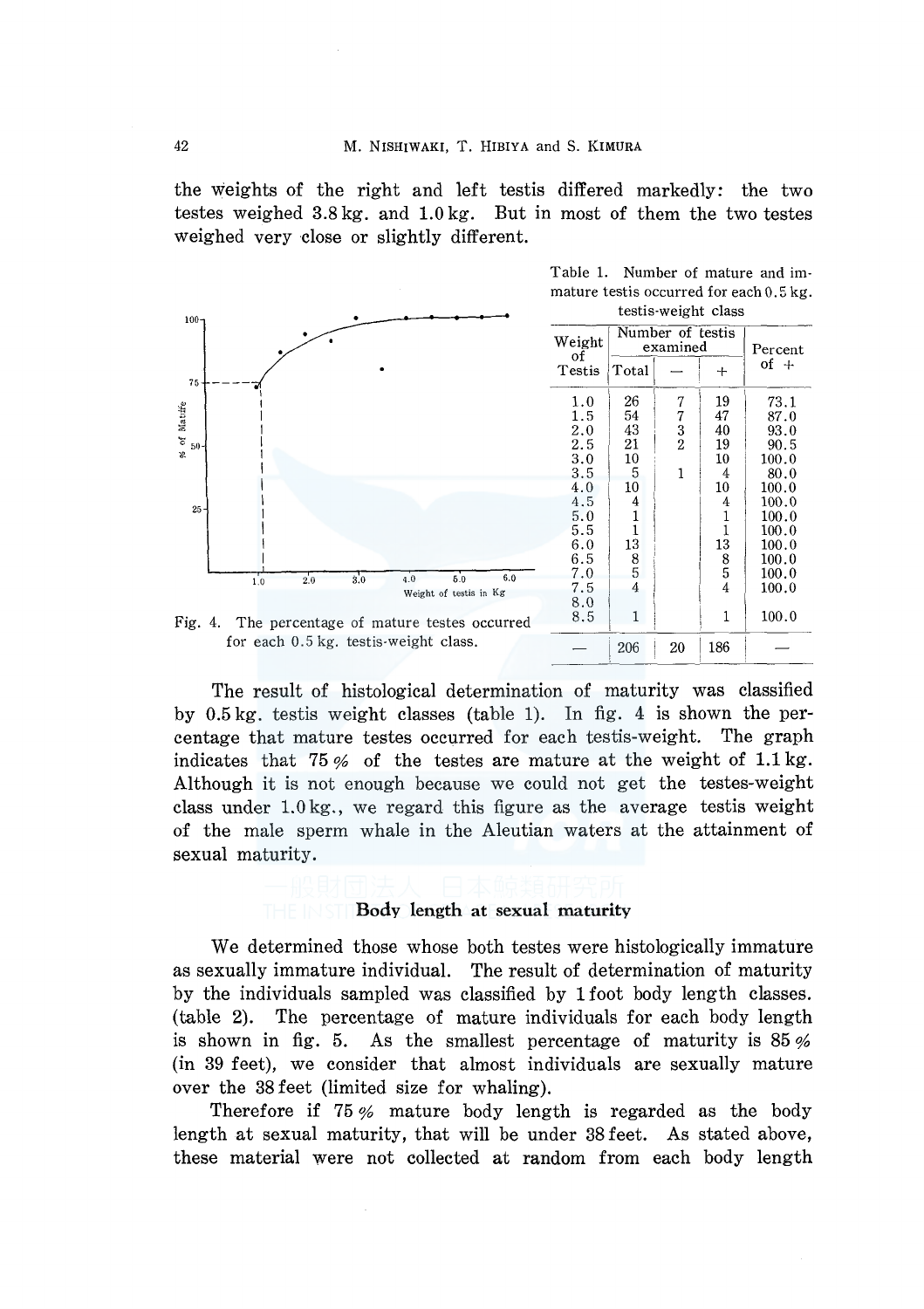of captured whales, and their testes weight were lighter on the average than the total whales caught excluded 38 and 39 feet. Therefore over 40 feet actually mature rate will be higher than the data.



## Discussion

The body length of the male sperm whale at sexual maturity has been calculated by some reporters (table 3).

| Body Length at<br>sexual maturity | Locality                            | Reporter                            |
|-----------------------------------|-------------------------------------|-------------------------------------|
| $37'9''$ $\sim$ 41'0''            | Antarctic water                     | Matthews (1937)                     |
| 41'                               | 11                                  | Nishiwaki (1955)                    |
| 42'                               | South-east coast<br>of Kamchatka    | Matsuura and<br>Maeda (1942)        |
| under $38'$ $(35' \sim 37')$      | Coast of Japan                      | Nishiwaki and<br>Hibiya (1951, '52) |
| 36'                               | Coast of British<br>Columbia        | Pike $(1954)$                       |
| 35'                               | Coast of Kuril Is, and<br>Kamchatka | Sleptsov 1955)                      |

Table 3. The body length of the male sperm whale at sexual<br>maturity, coloulated by some repeters maturity, calculated by some reporters.

In the value of the whale found in the North Pacific, the result of Matsuura and Maeda (1942) is specially high, but that was based on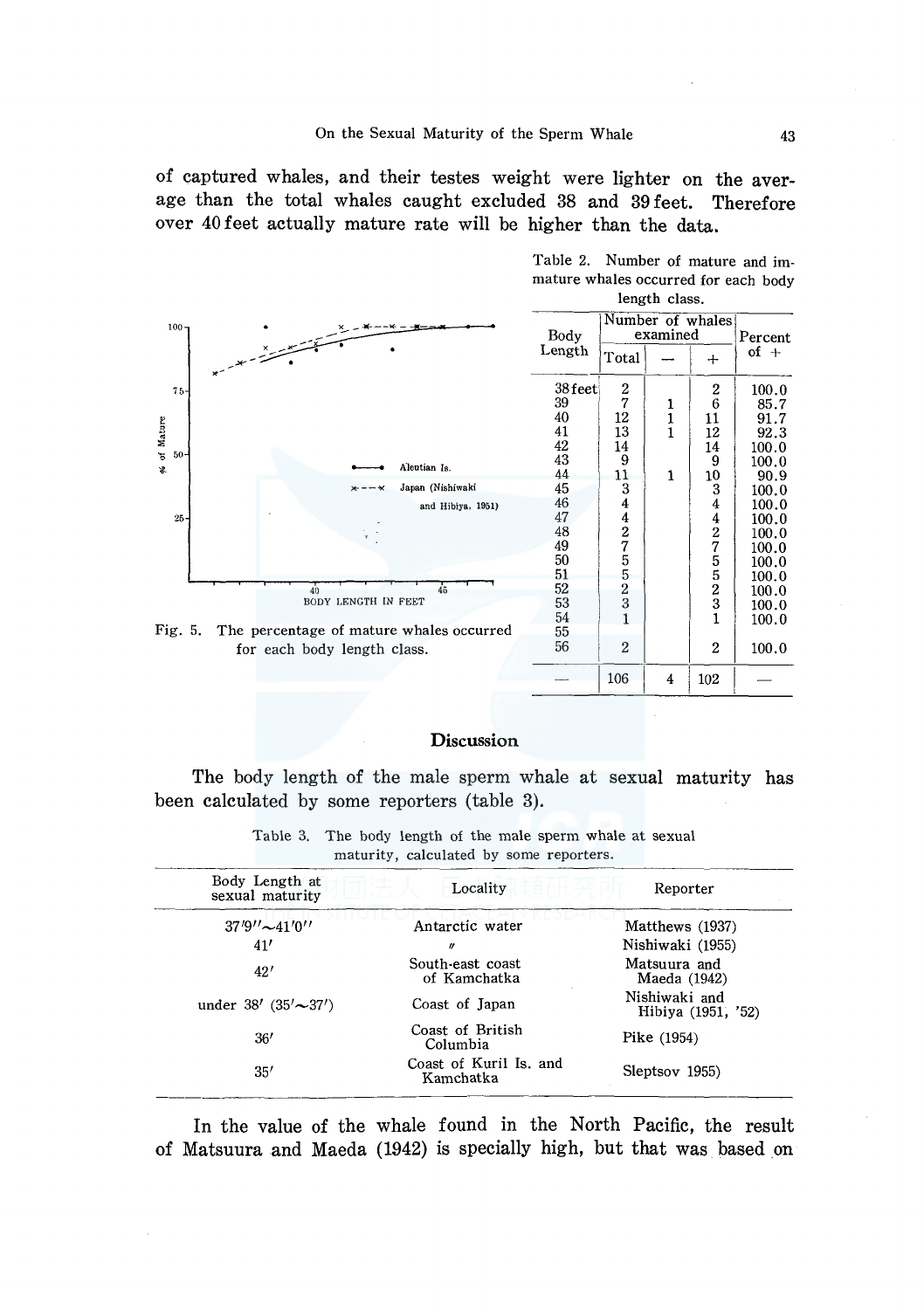observations with the naked eye; and the number of wnales observed, was not so large, so that their conclusion can hardly be difinite. The results of other reporters (Nishiwaki and Hibiya (1951, 1952), Pike (1954), Sleptsov (1955)) are almost the same.

However, they are not enough to determine the thorough body length at sexual maturity, because the limited size for whaling has been established to be 35 feet in coastal whaling and to be 38 feet in factory ship whaling.



Fig. 6. Geometrical mean weight of heavier testis of the both testes and body length in sperm whales caught in adjacent water to Aleutian Islands and Japan.

Fig. 6 shows the relationship between body length of male sperm whale and the geometrical mean weight of heavier testis of the both testes. And fig. 5 shows the relationship between the body length and the sexual maturity by the histological examination of the testes. According to the two figures, we cannot find the difference between the school found in the waters of Aleutian Island and that found in the adjacent waters to Japan. It is dangerous to estimate the identity of the two stocks, but the body length of the male sperm whales at sexual maturity will be the same in various waters of the North Pacific.

Now, the school of the sperm whales in the adjacent waters to Japan is so-called "harem'', on the other hand the school ih the waters of Aleutian Island is composed of "lone bull". Judging from the sameness in the condition of testes of the two schools, the '' lone bull ''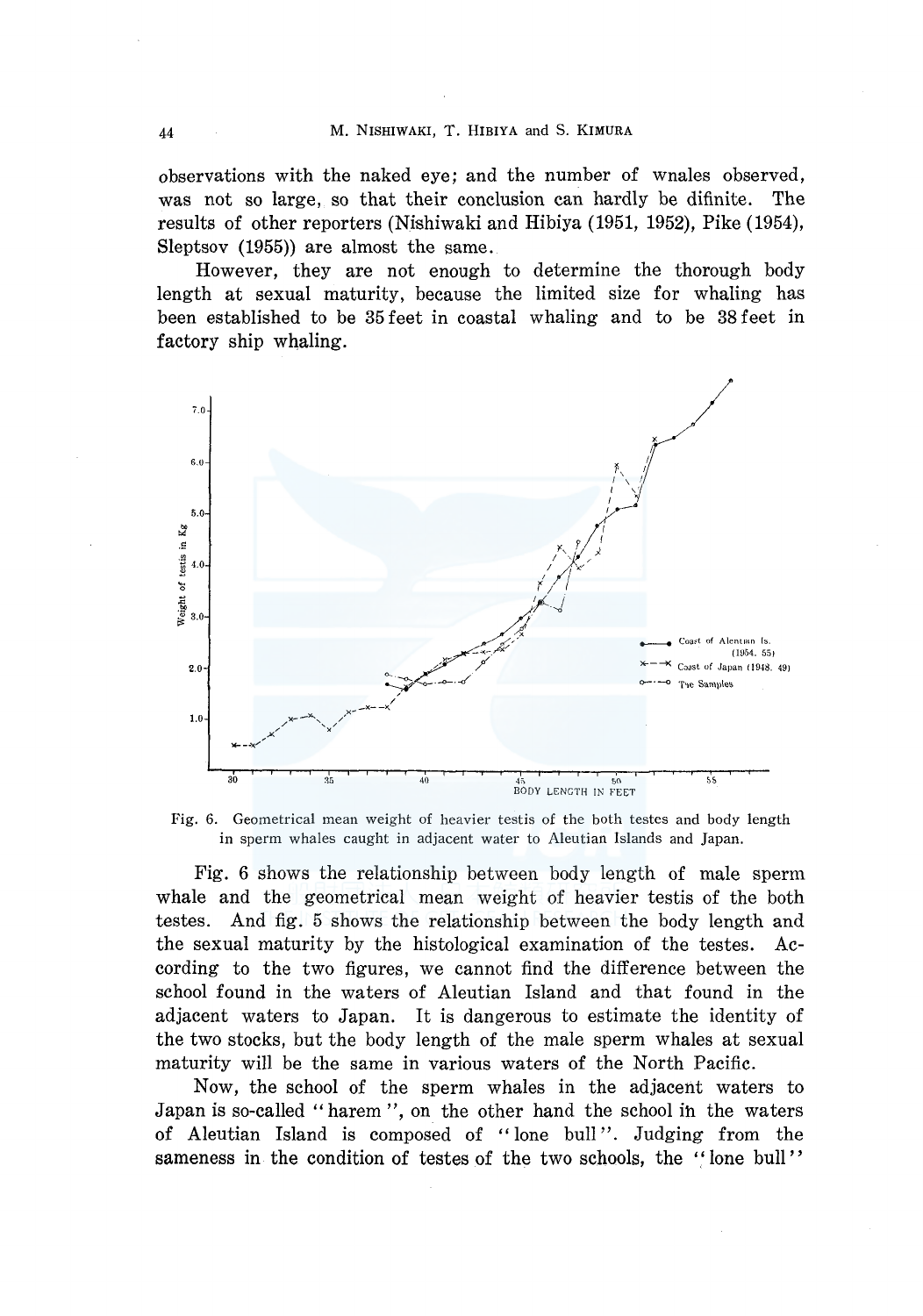will be not sexually impotent and they are not always composed of old whales.

The body length of which test is  $1 \text{ kg}$ . (75 % of sexual maturity) is estimated to be 35 feet as shown in fig. 6. Therefore the body length at sexual maturity may be the same. However, for the sexual maturity of the male sperm whales, microscopic observations are absolutely necessary. And in our examination the variation of immature testes weight is considerably wide, so it is dangerous to separate mature and immature whales by means of only the weight of their testes.

The body length of the male sperm whale at sexual maturity found in the Antarctic waters is over 38 feet (Matthews (1937), Nishiwaki (1955)). And the 75 % mature testis is 1.5 kg. in weight (Nishiwaki (1955)), these values differ from that of the North Pacific, but according to our data in the curves of mean testes weight of north and south hemispheres we cannot find the difference. On this subject we will investigate further.

Mackintosh & Wheeler (1929) and Chittlebolough (1955) stated that there was seasonal variation in testes of blue, fin and humpback whales. Our investigation had been taken place during the month of May to September. But we found individuals which have dense spermatozoa in seminiferous tubules in their testes and there are some one which has very dilute spermatozoa in seminiferous tubules. Furthermore we havn not taken the samples of other seasons. So we cannot discuss the seasonal variation of sexual activity in male sperm whales.

## Conclusion

The school of sperm whales taken in the coast of Aleutian Islands consist of lone bulls. And by the investigation of testes sampled from the school, it is estimated that the testis becomes mature at the average weight of 1.1 kg., and almost individuals over 38 feet in body length attain sexual maturity. It is not clear that from where the school migrates, but when we compare the school with that found in the waters to Japan, there is no difference in the two.

The above mentioned body length is smaller than the body length at which the male sperm whales in the Antarctic waters attain sexual maturity. On this subject, further studies will be necessary.

## References

Chittleborough, R. C., 1955: Aspects of reproduction in the male humpback whale, Megap*tera nodosa* (Bonnaterre). Aust. J. Mar. Freshw. Res. 6 (1): 1-29.